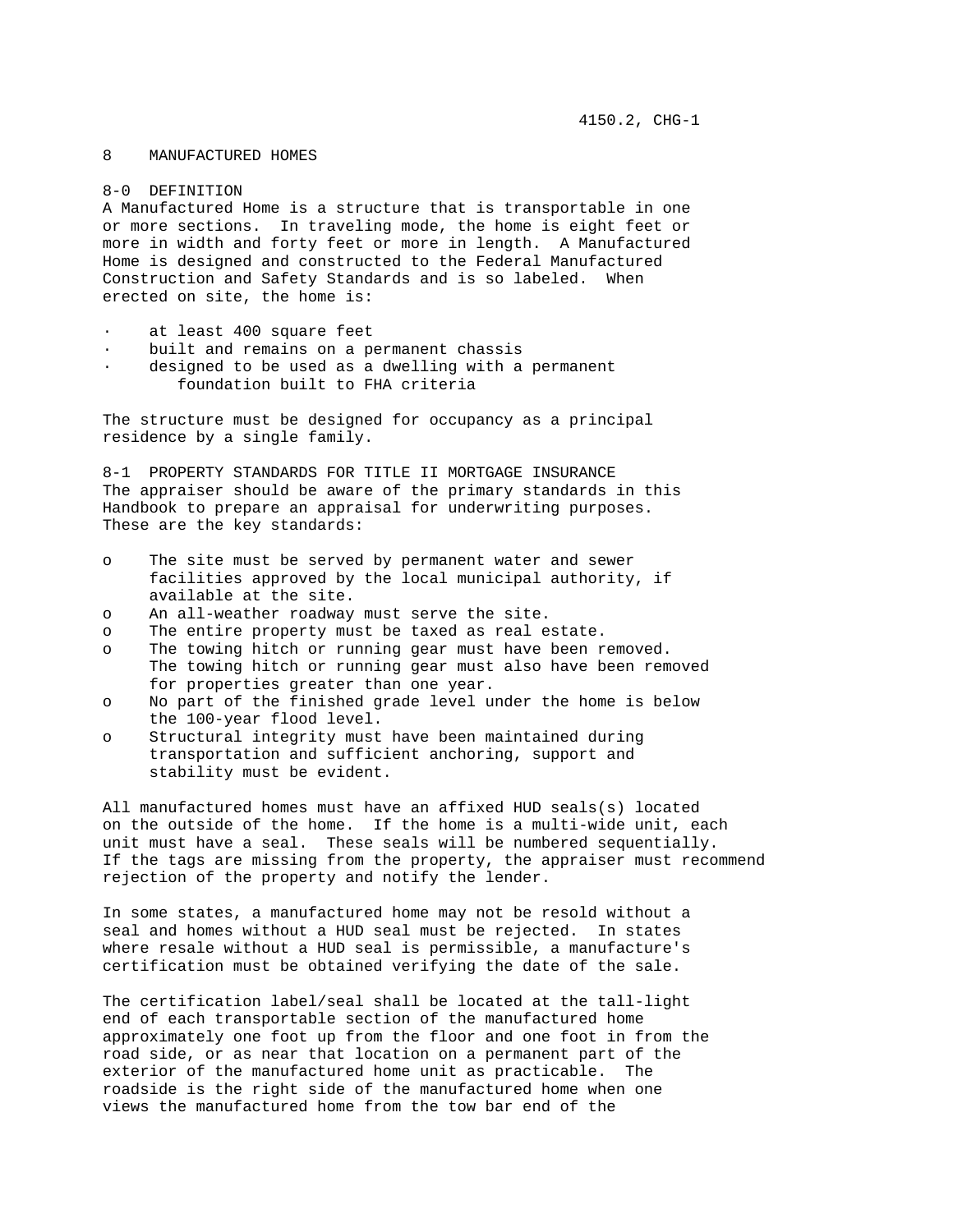## manufactured home. (24 CFR 3280.11 (d))

 o The home must be erected on a permanent foundation in compliance with the Permanent Foundation Guide for Manufactured Housing. All proposed or newly constructed

 8-1 6/99 4150.2, CHG-1

> manufactured homes must meet the standards set forth in the Permanent Foundation Guide. A licensed professional engineer's seal and signature (certification) is required to indicate compliance with the Foundation Guide. The lender should furnish the appraiser with a design engineer's inspection of the foundation prior to the appraisal.

- o Existing manufactured homes in place over one year are to be inspected by the appraiser for evidence of permanent concrete footings with tie-downs anchored to the footings.
- o The appraiser must inspect the crawl space for the following: poured in place concrete footings placed below the frost line supporting the manufactured home carriage frame, tie-downs anchored to the footings, protection from the elements and enclosed with material imperious to rot and infestation and perimeter foundation-type construction with footings extended below the frost line. The appraiser must require an engineering inspection if there is evidence of structural defects or other problems relating to the foundation or set-up of the home.
- o The manufactured home must not have been constructed before June 15, 1976. The unit must have been built to the manufactured housing construction safety standards as evidenced by having a small, red metallic label attached to it. Any unit without this label is unacceptable. If it has been removed, it cannot be reattached to make it acceptable for FHA insurance.
- o New, never occupied homes that are transported directly from the manufacturer or directly from the dealership to the site are eligible for insurance. For an existing manufactured home, evidence must be provided to verify that the home was assembled in accordance with the above paragraphs and has not been moved from its initial installation site.
- o Additions or structural modifications may put the home at risk if changes were not performed in accordance with the HUD Manufactured Home Construction Safety and Standards. If the appraiser observes changes to the original home, an inspection by the State Administrative agency, which inspects manufactured homes for compliance, must be required. If there is no agency willing or able to inspect existing homes for compliance to the Manufactured Home Construction and Safety Standards, the manufactured home is unacceptable and should be rejected.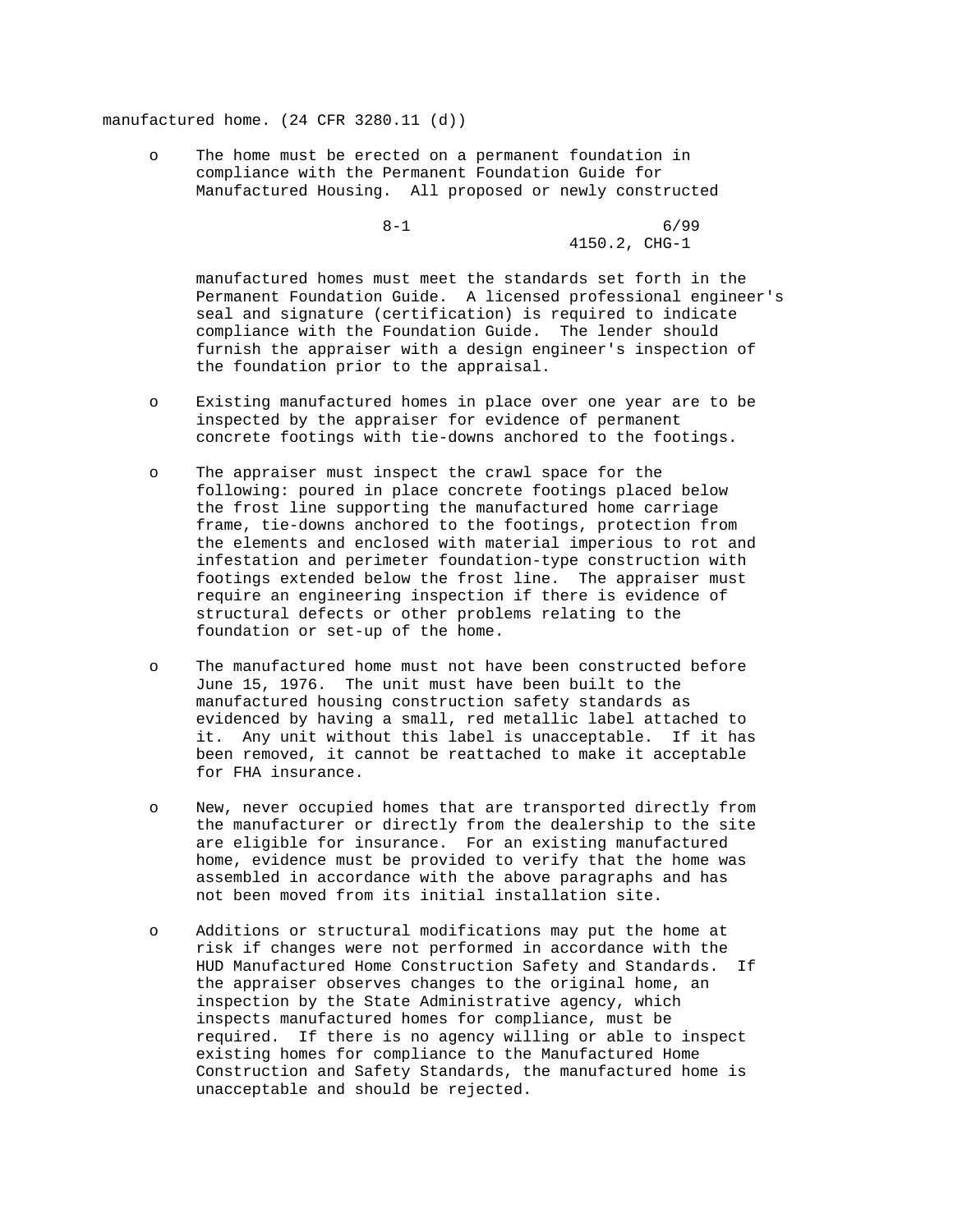## 8-2 PROPERTY DESCRIPTION

Measurement is based on the overall length, including living areas and other projections that are at least seven feet in height. Length and width should not include bay windows, roof overhangs, drawbars, couplings or hitches. Each manufactured home must have a data plate with the name of the manufacturer and the construction date.

8-3 APPRAISER QUALIFICATIONS FOR MANUFACTURED HOMES CLASSIFIED AS PERSONAL PROPERTY

For all appraisals of manufactured homes classified as personal property, lenders must engage independent fee appraisers who have successfully completed a specialized course in manufactured home valuation based on the N.A.D.A. appraisal system. These independent fee appraisers must be knowledgeable in the business of manufactured home retail sales. Appraisal services may be obtained from an appraisal company if their appraisers meet these qualifications.  $6/99$  8-2

4150.2, CHG-1

8-4 MANUFACTURED HOME LOT APPRAISALS

A manufactured home lot appraisal may be requested to estimate land value in determining the maximum loan proceeds allowable for a manufactured home lot loan or a combination loan (home and lot). A lot appraisal may also be requested to establish value for claim purposes on a foreclosed lot or manufactured home-andlot combination.

When appraising manufactured housing, appraisers should use normal single-family residential appraisal techniques (see Chapter 4 of this Handbook). Give special consideration to other manufactured homes as comparables in appraising manufactured homes. This will provide a comparable value indication from which to make justifiable conclusions. Therefore, make all efforts to obtain such comparables even though their distance from the subject may be greater than normally desirable.

If there are no manufactured housing sales within a reasonable distance from the subject property, use conventionally built homes. Make the appropriate and justifiable adjustments for size, site, construction materials, quality, etc. As a point of reference, sales data for manufactured homes can usually be found in local transaction records.

A. MANUFACTURED HOME LOT SITES A manufactured home lot may consist of:

> o an interest in a manufactured home condominium project (including an undivided interest in the common areas)

OR

 o a share in a cooperative association that owns and operates a manufactured home park

The lot may be located within Native American Trust Lands if the borrower owns or leases the lot.